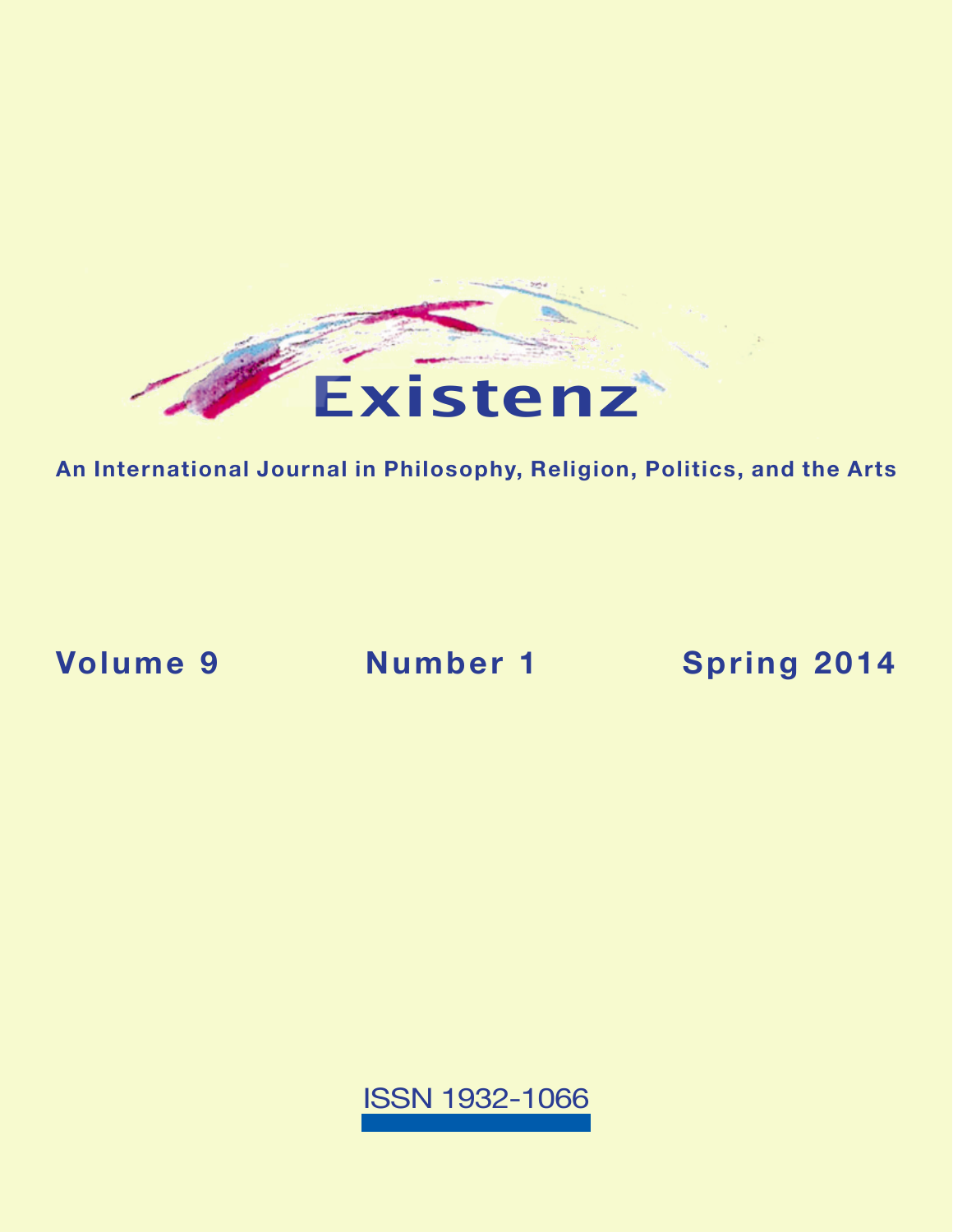## $T$  **a** BLE OF CONTENTS **Volume 9/1, Spring 2014**

| <b>Editors' Introduction</b>                                                                                            |              |
|-------------------------------------------------------------------------------------------------------------------------|--------------|
| Alan M. Olson, Helmut Wautischer                                                                                        | iii          |
| Boston University, Sonoma State University                                                                              |              |
| <b>Remarks about Art and Truth After Plato and Its Critics</b>                                                          |              |
| <b>Tom Rockmore</b>                                                                                                     | $\mathbf{1}$ |
| Peking University, China                                                                                                |              |
| The Problem of Art and Truth in Tom Rockmore's Art and Truth after Plato<br><b>Joseph Margolis</b><br>Temple University | 7            |
| <b>Review of Tom Rockmore, Art and Truth After Plato</b>                                                                |              |
| Raymond Langley                                                                                                         | 11           |
| Manhattanville College, New York                                                                                        |              |
| <b>Response to Tom Rockmore's Art and Truth After Plato</b><br>Alina Feld                                               | 16           |
| Hofstra University                                                                                                      |              |
| The Social Role of Art: A Reading of Art and Truth after Plato                                                          |              |
| Sophie Cloutier<br>Saint Paul University, Ottawa, Canada                                                                | 22           |
| <b>Icons: Interplay of Artistic, Religious, and Metaphysical Profiles</b>                                               |              |
| Lydia Voronina                                                                                                          | 26           |
| Boston, MA                                                                                                              |              |
| Origins of Iconocracy: Notes on the Margins of Marie-José Mondzain's                                                    |              |
| <b>Image, Icon, Economy</b>                                                                                             |              |
| Alina Feld                                                                                                              | 38           |
| Hofstra University                                                                                                      |              |
| <b>Artistic Disclosure of Nature: Heidegger and Tagore</b>                                                              |              |
| <b>Indu Sarin</b>                                                                                                       | 45           |
| Punjab University, India                                                                                                |              |
| Death and Authenticity: Reflections on Heidegger, Rilke, Blanchot                                                       |              |
| Jennifer Anna Gosetti-Ferencei                                                                                          | 53           |
| Fordham University                                                                                                      |              |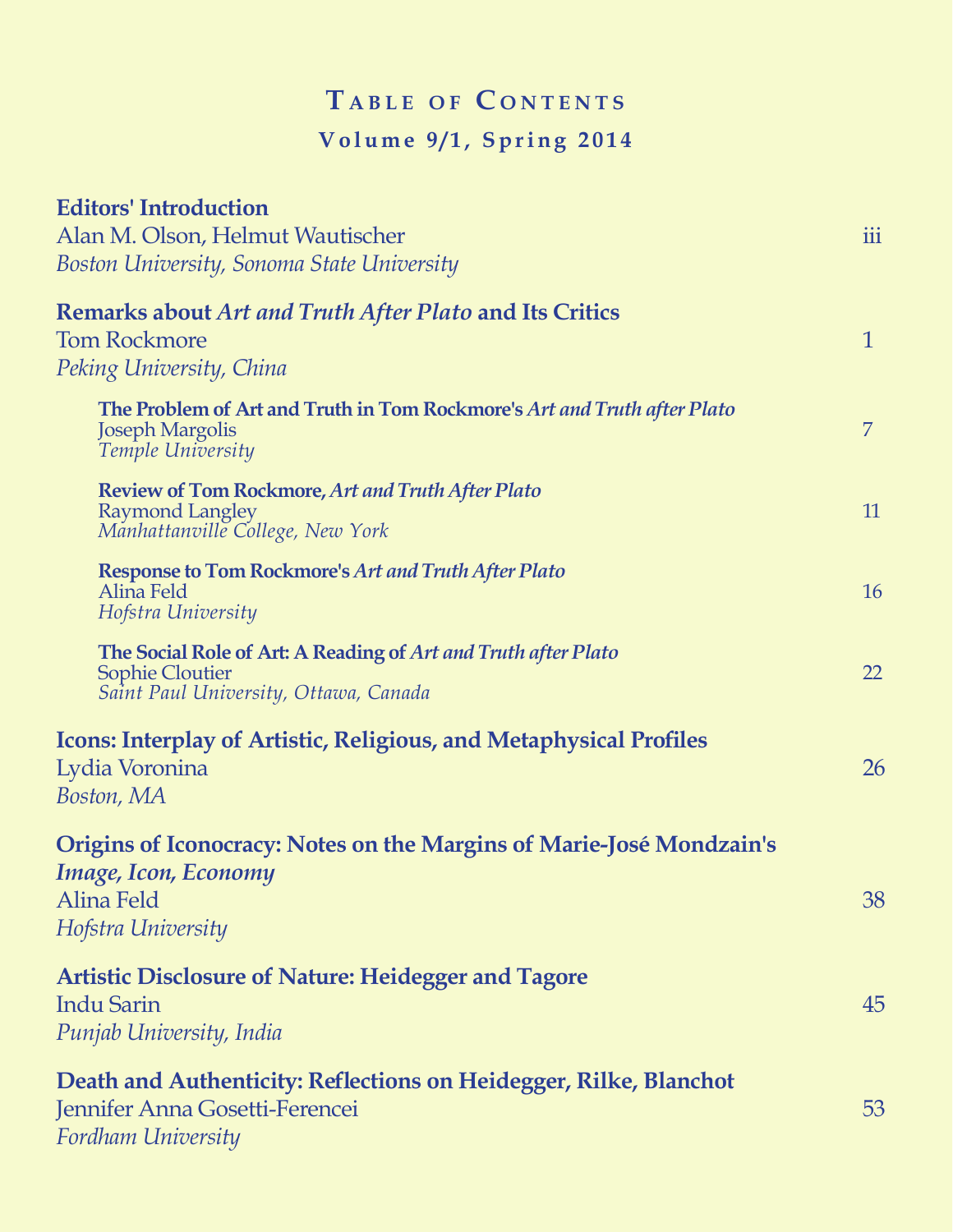## EDITORS' INTRODUCTION

Our first session was a discussion of Tom Rockmore's latest book, namely *Art and Truth After Plato* (Chicago, 2013) the third in a series beginning with his *Kant and Phenomenology* (Chicago, 2011) by way of the approach he calls "Constructivism" as the most appropriate and accurate way to understand German Idealism in historical context from Kant through Fichte, Hegel, and Marx, as contrast to the more conventional Anglo-American way of reading Kant by way of Hume and the interests of analytic philosophy. Discussants, including Joseph Margolis (Temple), Raymond Langley (Manhattanville), Alina Feld (Hofstra) and Sophie Cloutier (Saint Paul, Ottawa) concluded that Rockmore's approach to Plato's problem with mimesis and representationalism is most productive indeed and provides an important link with contemporary issues in Continental philosophy.

Our second session was on "Iconogaphy and Transcendence: Reflections on Image, Icon, Economy by Marie-José Mondzain" and attempted to rehabilitate the much abused, and now degraded notions of Icons and iconicity by reconnecting them with historical problems in ancient philosophy, in their originating context, namely, neo-Platonism, Byzantine art and Orthodox Christianity, as well as with neo-Kantian philosophy, such as Jaspers' notion of ciphers of Transcendence, Cassirer's philosophy of symbolic form, and more recent developments in French phenomenology which take up issues of representationalism and experience.

Two additional essays bring in the perspective of Martin Heidgger by way of complementarity with intellectual icons from East and West. Indu Sarin (Punjab, India) shows similarities in Heidegger and Tagore with regards to the importance of art and transcendence for an inclusive comprehension of reality that cannot be mapped by reductionist methodologies alone. Jennifer Gosetti-Ferencei (Fordham) reflects on Heidegger, Rilke, and Blanchot to assess the limits of thought and language for gaining existential authenticity by pondering the certitude of death. Both essays in their own ways assign an important function to art for comprehending the codependencies of existence.

> The Editors, Alan M. Olson Helmut Wautischer